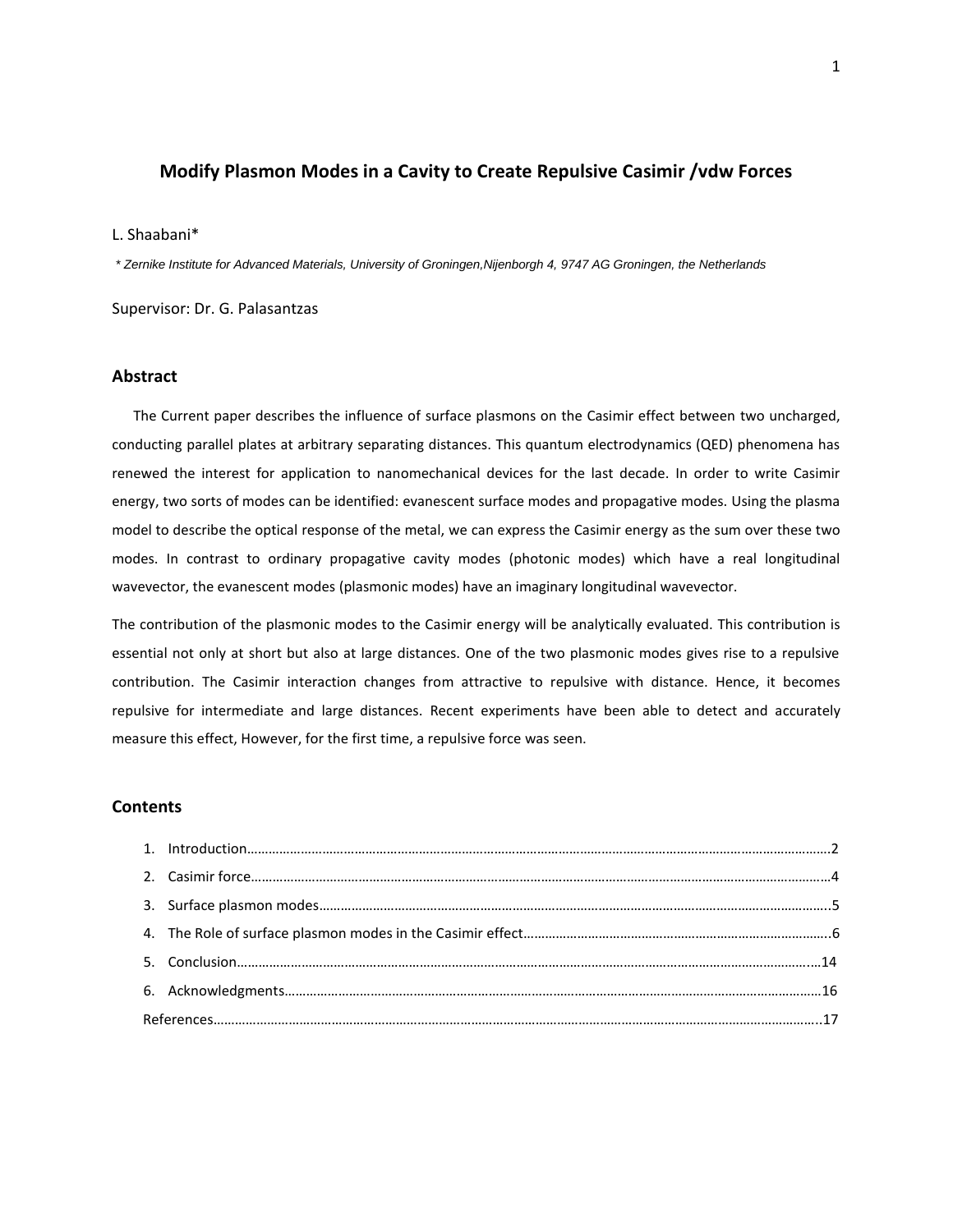### **I. INTRODUCTION**

**"I mentioned my results to Niels Bohr, during a walk. That is nice, he said, that is something new. I told him that I was puzzled by the extremely simple form of the expressions for the interaction at very large distances and he mumbled something about zero-point energy. That was all, but it put me on a new track."**

#### **-H. B. G. Casimir (Milonni 1994)**

 Dutch physicist Hendrik B. G. Casimir (figure 1) proposed the existence of a force between neutral mirrors in vacuum in 1948 ([1], [2] and [3]). While Casimir was employed at Philips Research Laboratories in Eindhoven, the Netherlands, he showed that two perfectly conducting parallel plates attract each other. The interaction between two electrically neutral parallel plates placed a few micrometers apart without an external [electromagnetic field,](http://en.wikipedia.org/wiki/Electromagnetic_field) is dominated by the force arising from quantum fluctuations of the electromagnetic field, known as the Casimir force. Since electromagnetic fluctuations depend on the dielectric function of the surfaces, different materials might be used to reveal new aspects of the Casimir force and suggest novel solutions for the design of micro and nanofabricated devices [4,5]. In quantum field theory the Casimir effect is a physical force arising from a quantized field. From classical point of view, the lack of an external filed means that there is no field between plates and no force would be measured between them. So, one needs to consider quantum electrodynamics (QED) for this remarkable prediction. In the quantum electrodynamics description it is seen that the plates do affect the virtual photons which constitute the field and generate a net force. This force could be either attractive or repulsive, depending on the specific arrangement of the two plates. According to current descriptions of a quantum vacuum, all fields in a vacuum are never completely eliminated, especially the electromagnetic fields. This allows the system to have a certain amount of energy that is always present, commonly referred to as the zero-point or vacuum energy. Casimir effect has been witnessing a renewed interest because of its application in micro- and nanotechnology. At the moment, many theorists and experimentalists are still intrigued by the Casimir effect and recent advances in both precision measurements of the Casimir force and the downscaling of devices, has resulted in many publications and a growing interest in this topic. Also, more people are working on possible applications of the Casimir force.

 In the past few years, the interest in surface plasmons has increased due to the connection with a broad range of topics such as near-field spectroscopy, sub wavelength resolution [6,7] and extraordinary optical transmission through sub wavelength metallic hole arrays [8,9,10]. The contribution of surface plasmons to the Casimir energy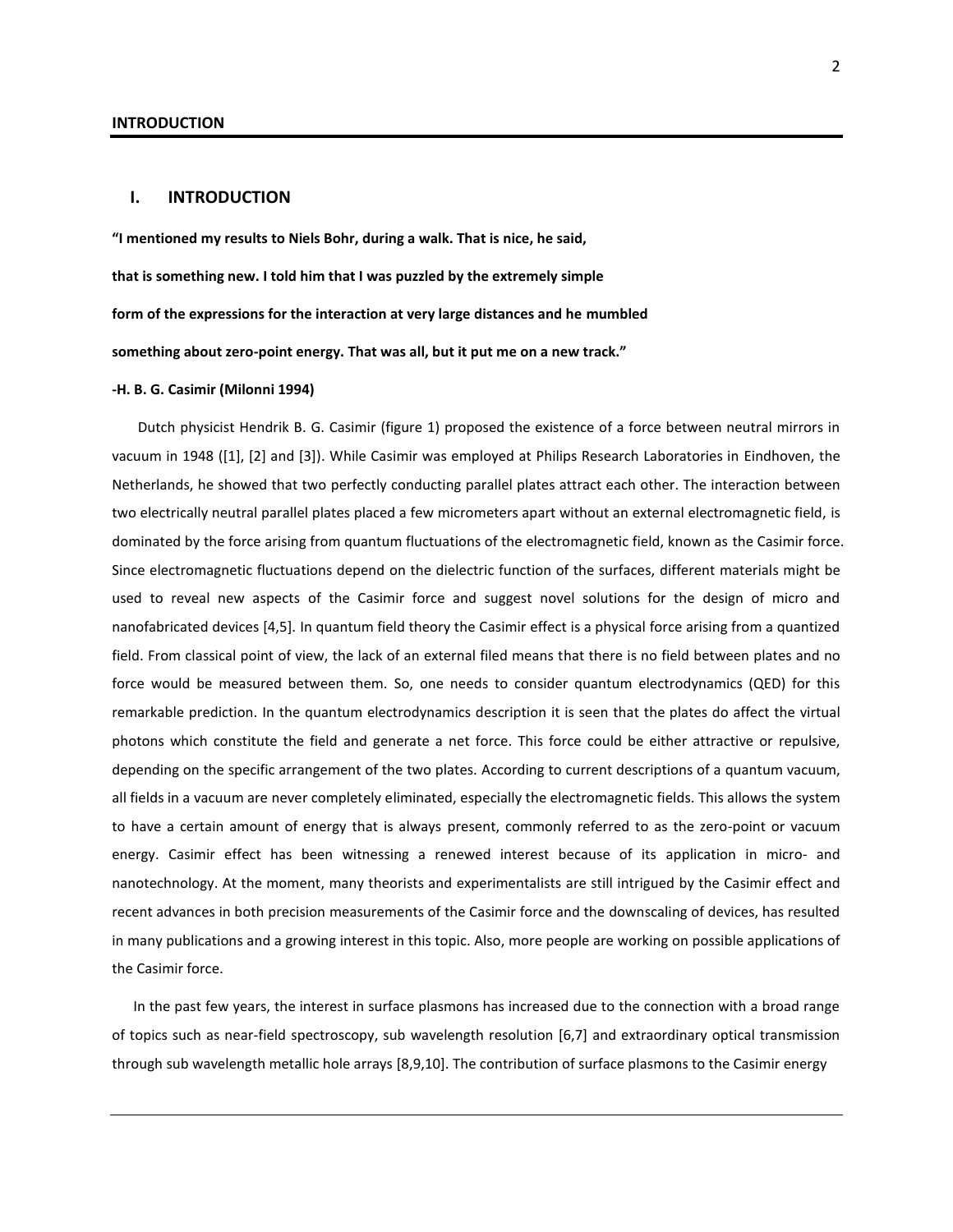#### **INTRODUCTION**

will be evaluated in section 4. This contribution is essential not only at short distances but also at large distances. It should be mentioned that surface plasmons give a large contribution at large distances, and even a repulsive contribution [11-13]. We investigate the role of surface plasmons on the Casimir effect. The role of surface plasmons is important in many fields of physics, such as plasmon-associated light transmission through metallic structures [14,15,16] or dispersion forces between electronic Wigner crystals that are relevant for biomolecular physics [17].

 The Casimir force could be explained by the radiation pressure due to the quantum fluctuations of the quantized electromagnetic field when in the presence of boundaries. This is illustrated in figure 2.

Because only the electromagnetic modes that have nodes on both walls can exist within the cavity, the zero-point energy depends on the separation between the plates, giving rise to an attractive force [18,19]. Calculating the Casimir force for perfect conductors is simple, However for real materials it is more complicated. In 1956, the Russian physicist Evgeny Lifshitz extended Casimir's formulation to a more general treatment of the problem for real materials described by their dielectric properties outside a vacuum [20]. This led to what we know now as the Casimir-Lifshitz forces. Later on, the Casimir effect was confirmed experimentally. In 1978, Blokland and Overbeek presented strong experimental evidence for the Casimir effect. Later on, K. Lamoureaux reported the first high precision measurements of the Casimir force in 1996 [21]. He presented an experiment analogous to Casimir's, where he used a spherical conductor and a flat plate conductor, thus altering the force equation. This adjustment allows modifying the dependence on the plate's surface area to be eliminated. It was followed by several other experimental studies, which have produced evidence further supporting the Casimir effect. A similar experiment was conducted by Jeremy N. Munday and colleagues in 2009, However, the aim of their study was to verify that the Casimir force not only exhibits an attractive but also a repulsive force [22].



**Fig 1. Hendrik "Henk" Brugt Gerhard Casimir (1909-2000)**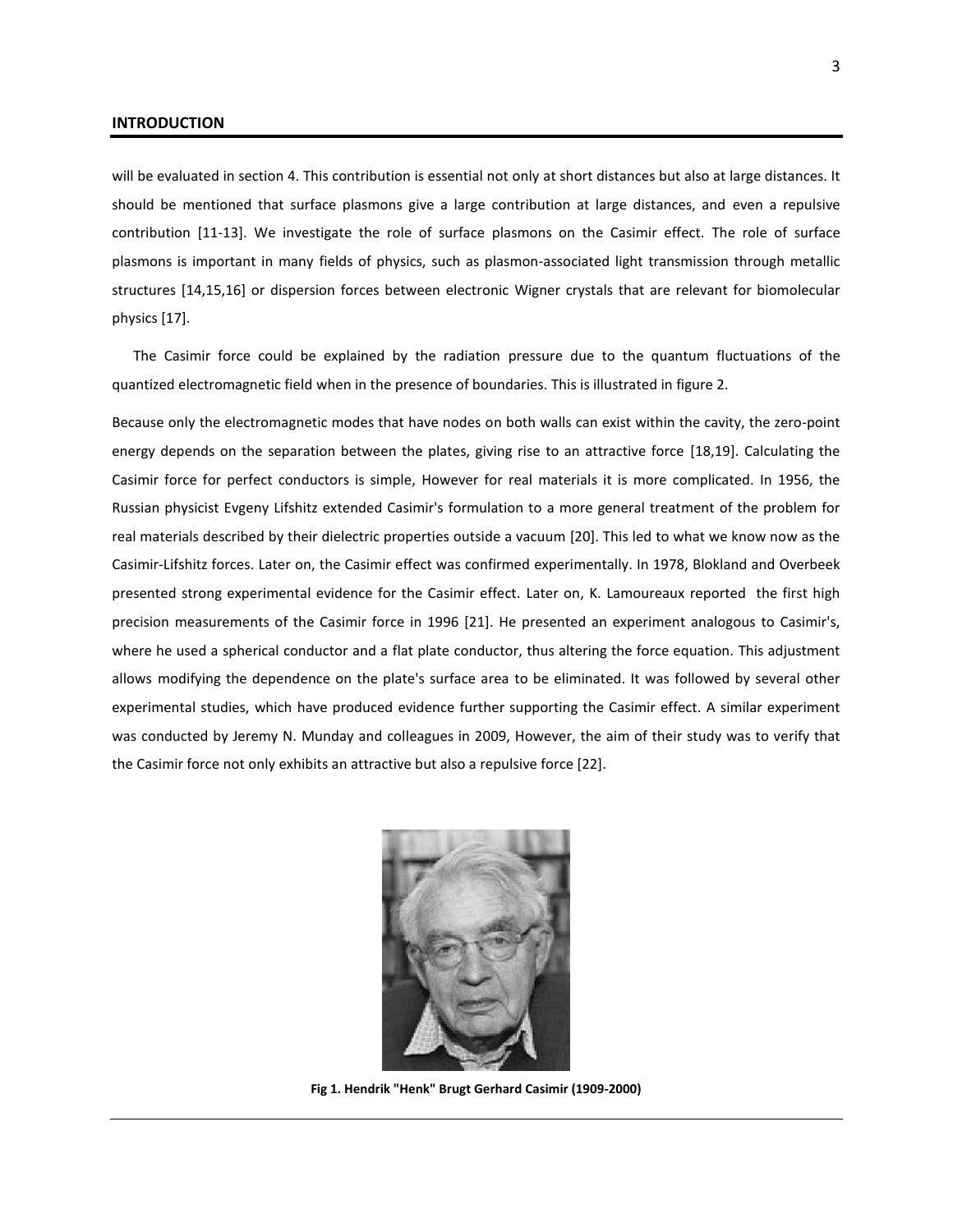## **II. Casimir Force**

 In fact Casimir's original goal was to compute the [van der Waals force](http://en.wikipedia.org/wiki/Van_der_Waals_force) between [polarizable](http://en.wikipedia.org/wiki/Dipolar_polarization) molecules of the metallic plates. He [3] noticed that the energy should be a finite expression. So, he summed the electromagnetic eigenfrequencies of the system in order to obtain the system's zero-point energy. The force is calculated by a differentiation of this energy with respect to the geometrical distance separating the bodies. He considered an ideal setting with perfectly reflecting mirrors in vacuum.

The corresponding interaction energy E depends only on geometrical quantities, distance between the mirrors L and their surfaces  $\ket{A}$   $L^2$  ,and two fundamental constants, the speed of light c and reduced Planck constant ħ.

$$
E = E_{cas} = -\frac{\hbar c \pi^2 A}{720L^3}
$$
 (1)

According to the thermodynamics, a negative energy corresponds to a binding energy. This remarkable universal feature corresponds to the fact that the optical response of perfect mirrors is saturated : mirrors cannot reflect more than 100 % of the incoming light. However, the experiments are performed with real reflectors, typically metallic mirrors, as metals are good reflectors at frequencies much smaller than the plasma frequency  $\omega_p^{}$  or at wavelengths much larger than  $\lambda_p = 2\pi c \nvert_{\omega_p}.$ 



**Fig. 2. Inside the cavity less electromagnetic modes can exist than in the vacuum.**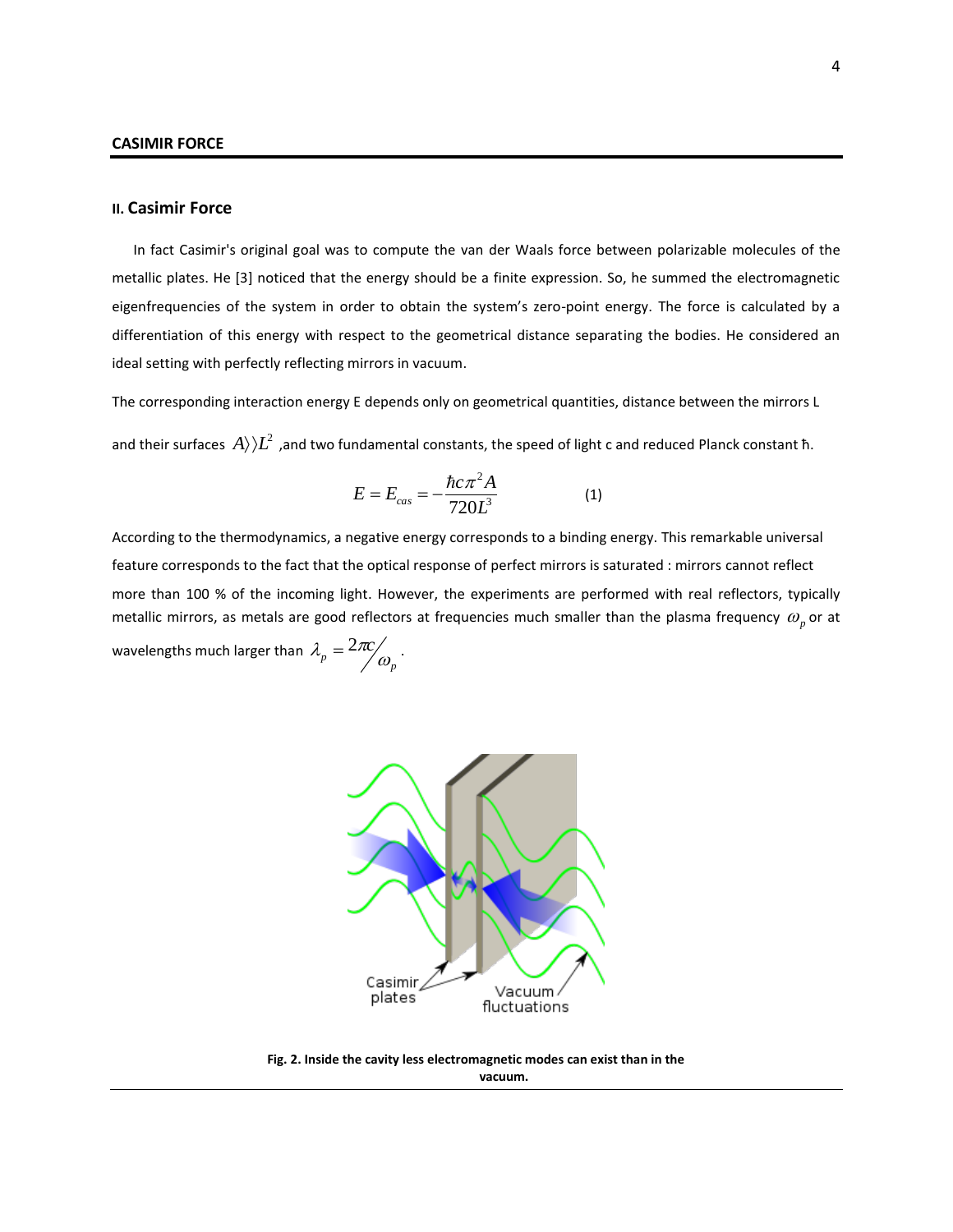## **III. Surface Plasmon modes**

 We investigate the influence of surface Plasmon modes on the Casimir effect. We study this role between two plane parallel metallic mirrors at arbitrary distances and write the Casimir energy as a sum of contributions associated with evanescent surface Plasmon modes and propagative cavity modes. By choosing some parameters, one of the surface Plasmon modes becomes propagative sector and it is counted with the surface Plasmon contribution. This contribution is called plasmonic. To achieve a correct result for the Casimir energy, the contribution of plasmonic modes is essential at all distances. In contrast to propagative cavity modes which give rise to an attractive contribution, one of the two plasmonic modes gives rise to a repulsive contribution. This contribution balances out the attractive contributions. As the mirror separation is increased, the combined plasmonic contribution to the Casimir energy changes sign [23,24].

 Lifshitz recovered expression (1) for metallic mirrors with separations much larger than the plasma wavelength  $\lambda_p$  associated with the metals. For short separations  $L(\langle\lambda_p|$ , the Casimir energy can be expressed in terms of the coulomb interaction between surface plasmons. In 1968, Van Kampen and co-workers [25] showed that in the limit of small separations  $L(\langle\lambda_p^-,z\rangle)$  indeed the Casimir effect is dominated by the coulomb interaction between the surface plasmons. This includes all of the electron excitations propagating on two metallic mirrors. The corresponding electromagnetic field modes are evanescent inside the cavity. In contrast to ordinary propagating cavity modes, which have a real longitudinal wavevector, plasmonic modes have an imaginary longitudinal wavevector [25,27,28].

Van Kampen and co-workers computed the Casimir energy in the case of small separations,  $Llanglelangle \cal{A}_p$  . In this limit the Casimir energy becomes[2]

$$
E \approx \alpha \frac{L}{\lambda_p} E_{cas} \quad \text{with } \alpha = 1.790 \tag{2}
$$

Which is reduced with respect to Eq. (1) [29,30]. The formula shows that the energy is dependent on the material parameter,  $\lambda_{_{p}}$  .

At large separations, retardation has to be taken into account. In the limit of short distances, plasmonic modes dominate the interaction. But, they do not vanish for large separations. They give rise to a contribution which has a negative sign simultaneously in separations larger than  $\sqrt[p]{4\pi}$  $\lambda$  .  $\mathbb{P} / 4 \pi$  . The magnitude of this contribution is too large with respect to expression (1).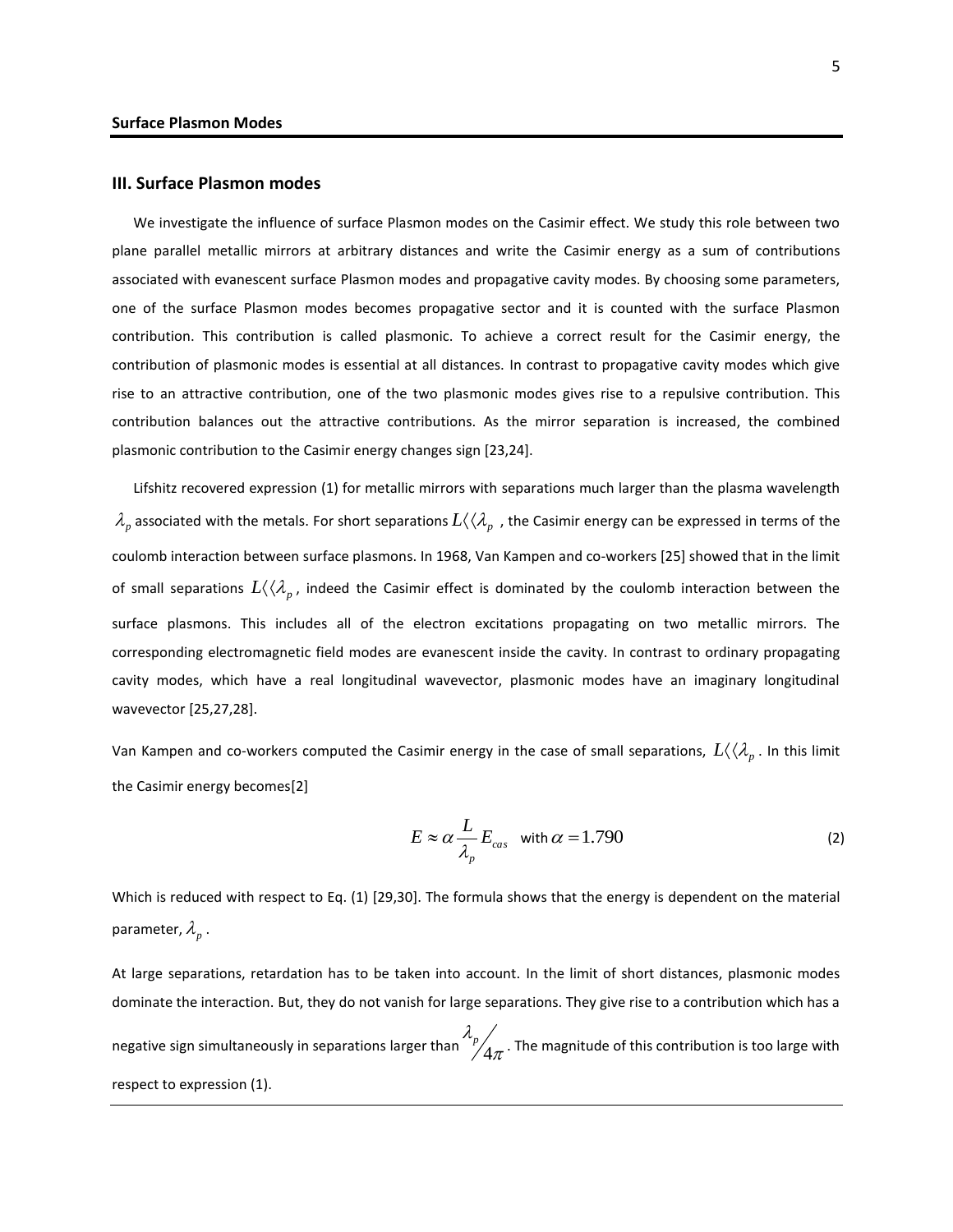For simplicity in quantum field theory of the Casmir effect, ordinary propagating modes are called photonic modes and they determine the Casimir effect at large distances.

### IV. **The Role of surface plasmon modes in the Casimir effect**

 The Casimir free energy of two metallic plates is obtained by summing the zero point energies over the electromagnetic modes vibrating inside the cavity.

Here, the restriction of two infinitely large plane mirrors at zero temperature is considered and the Casimir formula (1) is modified by considering the metals finite conductivity. This modification is done by evaluating the radiation pressure of a vacuum field upon the two mirrors [13].

$$
E = -\sum_{\mu} \sum_{k} \sum_{\omega} \frac{i\hbar}{2} \ln \left( 1 - r_k^{\mu} \left[ \omega \right] e^{2ik_z L} \right) + c.c
$$
 (3)

The energy E is calculated by summing over the polarization  $\epsilon = (TE, TM)$  and the wavevector  $k \equiv (k_x, k_y)$ parallel to the mirrors and with frequency  $\omega$ ;  $k_z$  is the perpendicular wavevector associated with the mode. The components of the type  $r_k^\mu$  ,corresponds to the reflection amplitudes, that which are assumed to be the same for both mirrors. They are casual retarded functions obeying high-frequency transparency.

Now, Casimir energy can be calculated as a sum over the cavity modes by using the plasma model for the mirrors dielectric function

$$
\varepsilon[\omega] = 1 - \frac{\omega_p^2}{\omega^2} \tag{4}
$$

where  $\omega_{_p}$  signifies the plasma frequency and  $\lambda_p = 2\pi c \frac{1}{\omega_p}$  the plasma wavelength for metals used in modern experiments.  $\lambda_p^{\,}$  lies in the sub-micron range (107 nm for Al and 137 nm for Cu and Au) [13].

In this case the zeros of the argument of the integrand in (3) lie on the real axis. Now, (3) can be rewritten as the sum over the solutions  $\left[\varpi_\ell^\mu\right]_n$  of the equation labeled by an integer index n

$$
r_k^{\mu} [\omega]^{2} e^{2ik_z L} = 1 \tag{5}
$$

Simple algebraic manipulations exploiting residues theorem, combined with complex integration techniques then lead to the Casimir energy expressed as sums over these modes (6).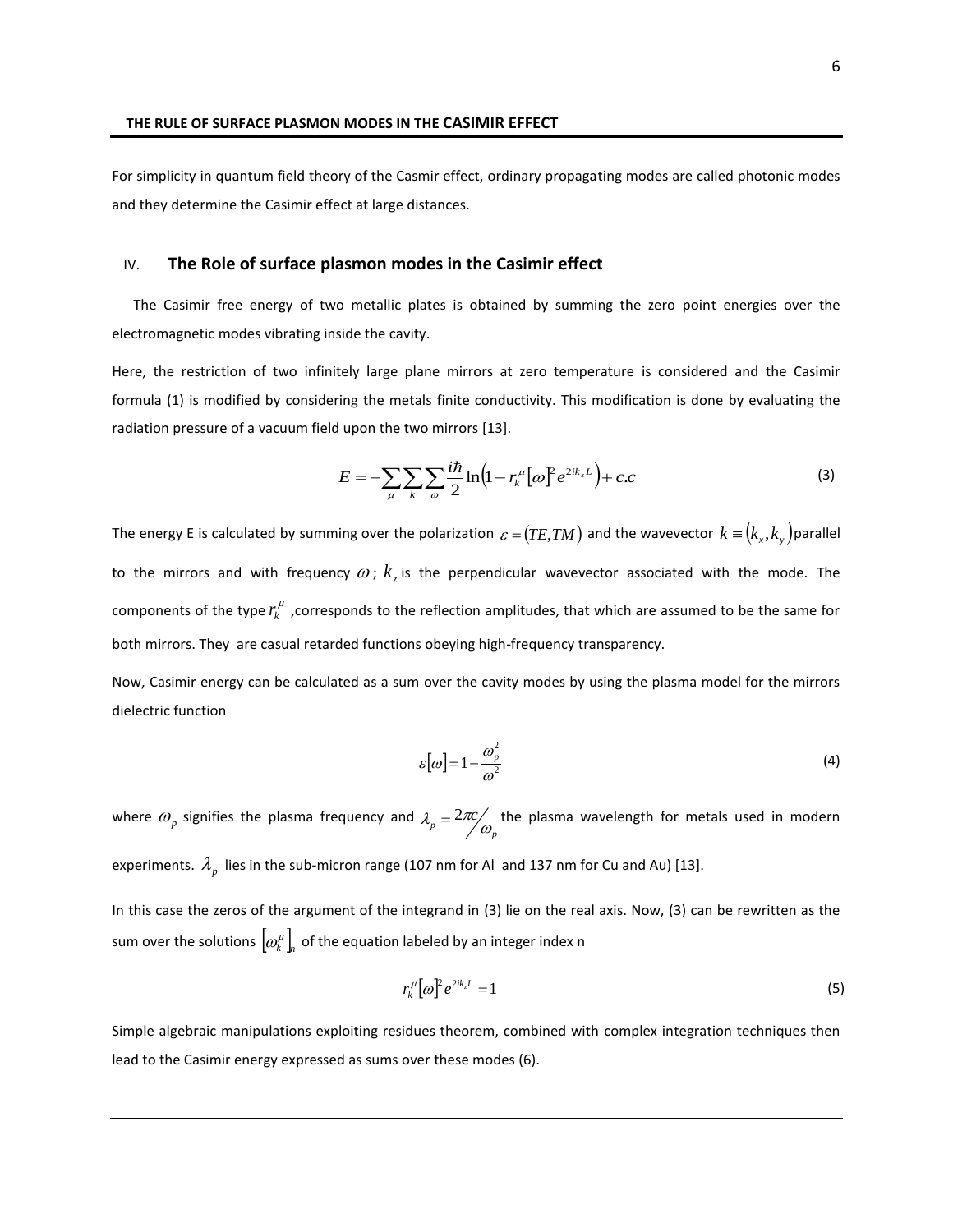$$
E = \sum_{\mu,k} \left[ \sum_{n=0}^{N} \frac{\hbar}{2} \omega_n^{\mu}(k) \right]_{L \to \infty}^{L} = \operatorname{Im} \sum_{\mu,k} \int_{0}^{\infty} \frac{d\omega}{2\pi} \ln \left( 1 - r_k^{\mu} \left[ \omega \right]^{2} e^{2ik_z L} \right) \tag{6}
$$

The prime in the sum over n signifies that the term m=0 has to be multiplied by  $\frac{1}{2}$ .

 The upper mathematical identity was proven by Schram in 1973. The left-hand side corresponds to Casimir's sum over the zero point energies, but in this case the relevant modes are those of the real cavity. The notation  $[...]_{L\to\infty}^L$  expresses the difference for finite and infinite mirror distance L. The right hand side corresponds to the Lifshitz formula for the Casimir energy. In 1955, Lifshitz used a different method and obtained the force by computing the expectation value of the Maxwell stress tensor inside the cavity [4]. He considered the electromagnetic fields as being radiated by fluctuating sources in the medium composing the mirrors, similar to the Van der Waals force between atoms and molecules which was derived by London.

 Lifshitz simplified the calculation of the Casimir force integral by considering that mirrors are non-dissipative. He showed that this approach gives the same result as the Casimir sum over the zero-point energies.

Expression (6) has its limitation though. For large distances it requires perfect mirrors, whereas for short distances surface plasmon resonances. For arbitrary distances, not only the plasmonic modes, but also the photonic modes are important. The mode frequencies  $\, \omega_n^{\mu} (k)$  are related to the zeros and branch cuts of

$$
D_{\mu}[\omega;k] = 1 - r_k^{\mu}[\omega]^2 e^{2ik_zL}
$$
 (7)

The Fresnel formulas are used for the reflection amplitudes. For thick mirrors we have

$$
r^{TE} = \frac{k - k_m}{k + k_m}, \qquad r^{TM} = \frac{k_m - \varepsilon \omega k}{k_m + \varepsilon \omega k}
$$
(8)

Where

$$
k_z = ik = i\sqrt{\left|k\right|^2 - \omega^2/c^2}
$$
 (9a)

$$
k_m = \sqrt{|k|^2 - \varepsilon[\omega]\omega^2/c^2} = \sqrt{k^2 + \frac{\omega_p^2}{c^2}}
$$
 (9b)

Signs for the square roots are chosen such that  $\text{Re} [k_i]$ 0 and  $\text{Im} [k_i]$ (0. This shows that Eq (7) has no solution in the upper half plane.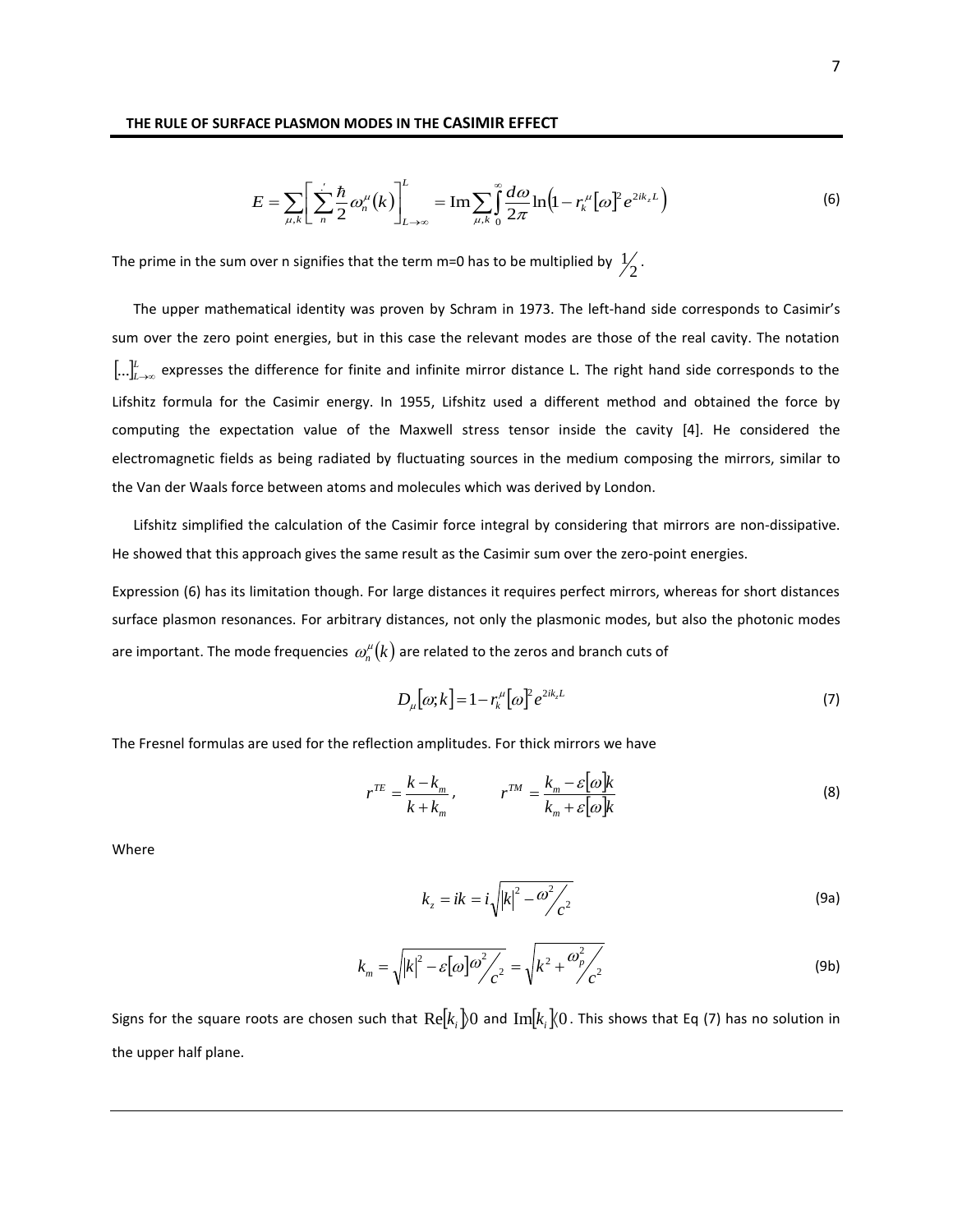Eq (7) shows that the dielectric function for a metal,  $\varepsilon[\omega]$  , can be described by the plasma model, with  $\omega_p^{}$  being the plasma frequency. This constant is related to the specific physical properties of the metal. Up to  $\omega \sim \omega_p$  the dielectric constant is different from Unity, such that the behavior of the metals is different from the surrounding vacuum. In the case of  $\omega\rangle\rangle\omega_p$  the dielectric constant approaches Unity and the metal is transparent. In this way the plasma model implements the high-frequency cut-off for the mirror reflectivity. When we introduce the dielectric properties of the mirrors, it gives rise to a number of important modifications of the field modes. First of all, we cannot write dispersion relations  $\,\varpi_n^\mu(k)$  in terms of elementary functions. Figs. 3 and 4 show the results of numerical calculations from these figures. It is clear that imperfect reflection modifies the dispersion relation (solid lines) as, compared to a perfect reflector (dashed lines).



**Fig. 3: Dispersion relations for TE-polarized modes between two metallic mirrors described by the plasma model (solid line),**  compared perfect conductors (dashed line). Mode frequency  $\,\omega\,(k)$ and wavevector in the mirror plane,  $|k|$  , are normalized to the plasma frequency  $\omega_p$  . Mirror distance  $L$   $=$   $1.75\lambda_p$  . The (blue) diagonal line is the light cone below which the field is **evanescent in the cavity (evanescent modes). Above the thick solid line, the field propagates through in the mirror material (bulk modes) [13].**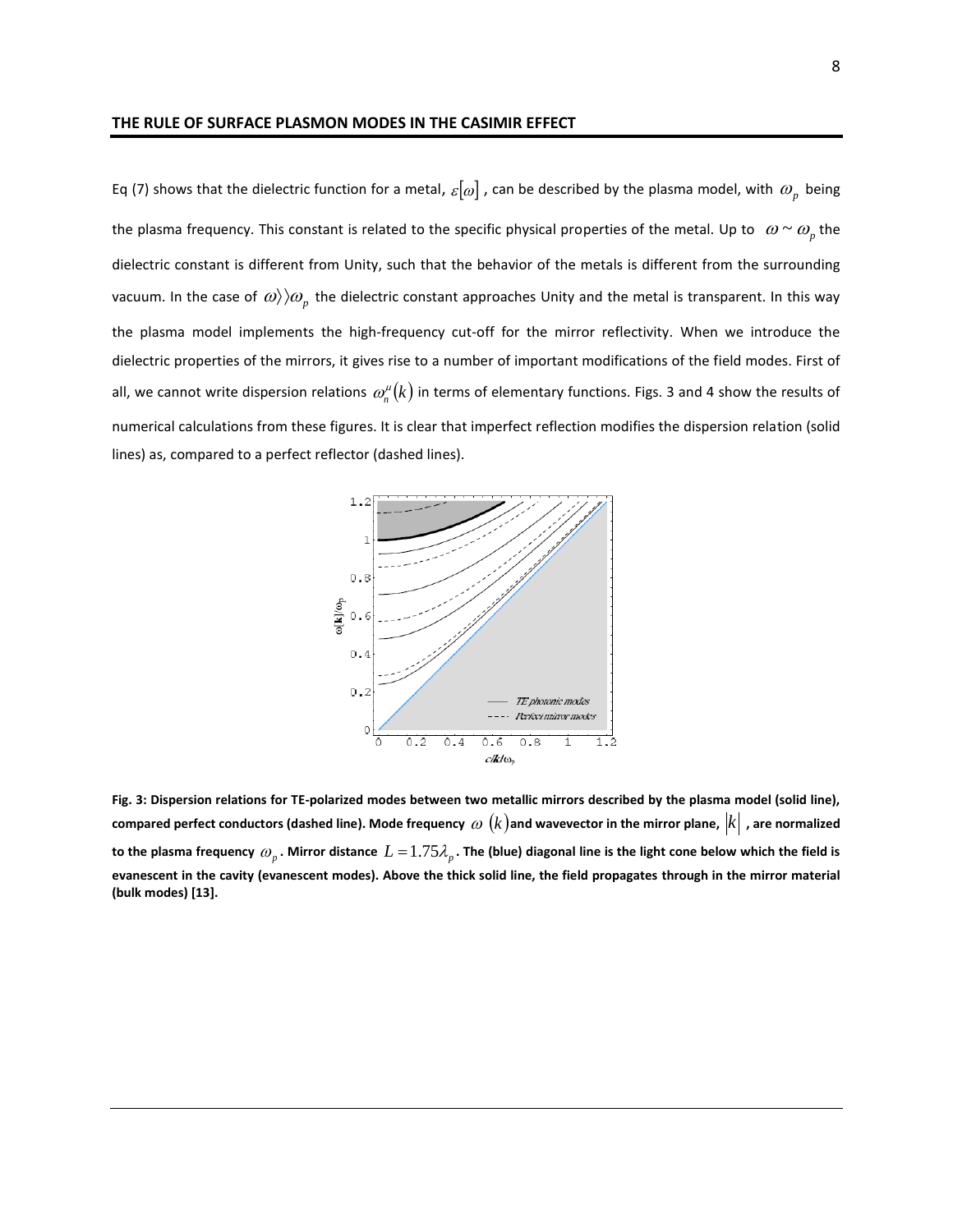

**Fig. 4: Dispersion relations for TM-polarized modes. The solid red curves represent the plasmonic modes and the black curves the photonic modes. Note that one of the plasmonic modes crosses the light cone [13].**

There are tree observable regions, starting from the top :

1- Bulk modes occur for  $\omega \rangle \omega_{_B}(k)\!=\!\left(\!\omega_p^2+c^2|k|\!\right)^2\!\!\!2$  (shaded above the thick line); their propagation will be in the cavity and inside the mirrors. These modes form a continuum that is mathematically represented by a branch cut of Eq (6) in the complex  $\omega$  -plane.

To solve these problems, Schram worked instead with a mirror of finite thickness, d. Therefore, the problem is restricted to thick mirrors.

2- Propagating (ordinary) cavity modes: these modes lie in the region above the light cone and below the bulk continuum.  $c|k|\langle \omega|\alpha_B(k)$  . These modes propagate inside the cavity between the mirrors and they behave like a medium optically thinner than vacuum,  $0\!\langle\varepsilon[\varpi]\!\langle 1$  . For a given k they lead to a discrete set of mode frequencies. In this region, the reflection coefficients (8) have unit modulus and a frequencydependent phase.

Figs. 3, 4 show that the cavity modes are displaced compared to the perfect cavity modes as a direct consequence of the phase shift  $\,\delta\,$  acquired by vacuum field upon reflection.

3- Evanescent modes: they occur in the region below the light cone,  $\omega \langle c|k|$  (shaded below the diagonal). Their electromagnetic field decreases exponentially when going away from the vacuum-mirror interface.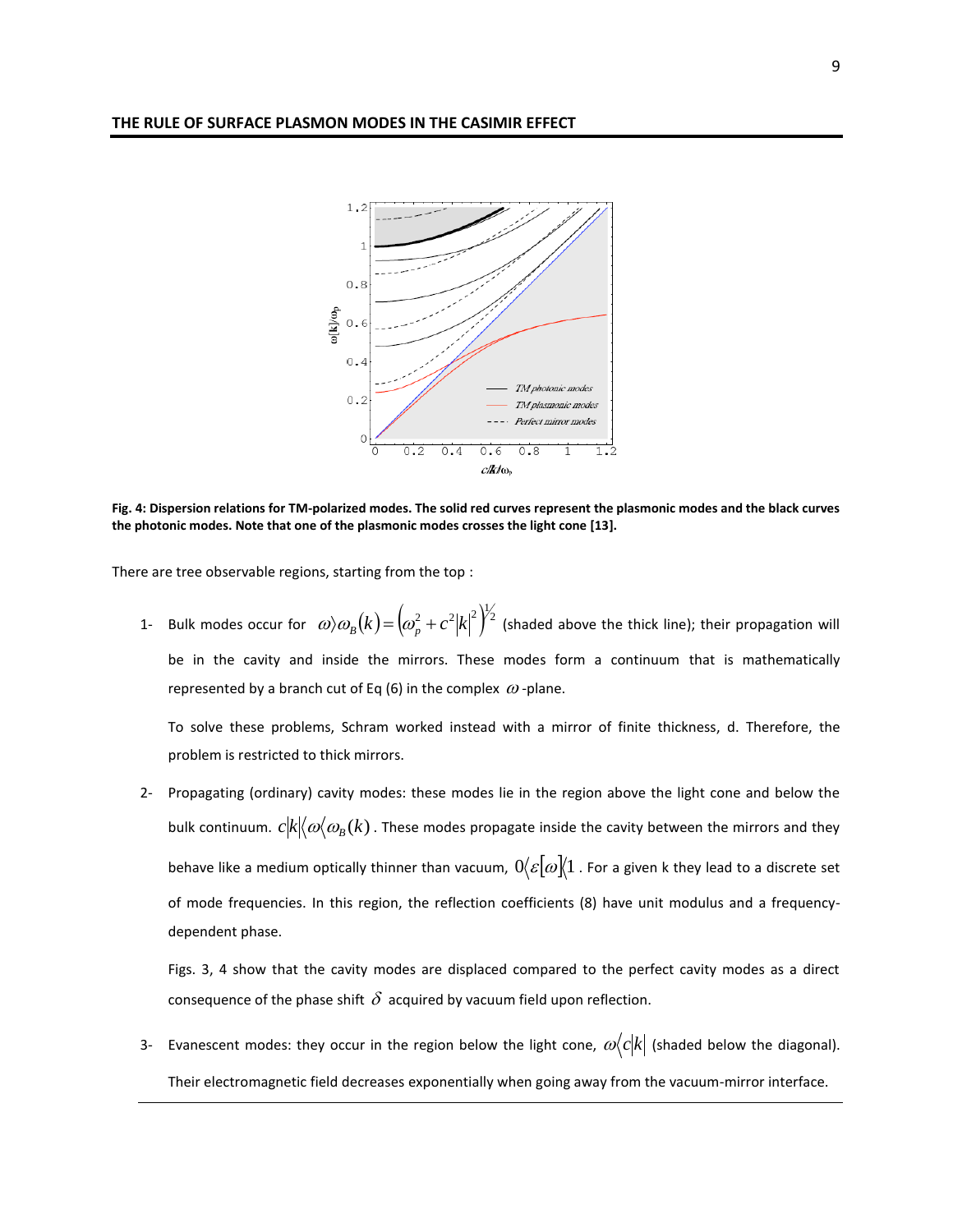An analytical continuation procedure can be used to obtain optical properties of evanescent modes

(reflection and transmission) from ordinary modes. Dispersion relation (7) can be solved for the evanescent region and obtain two non-degenerate mode frequencies in only one polarization, considering a non-magnetic media. These modes are called surface plasmons. The field amplitude related to surface plasmons decreases exponentially away from the interface.

By considering an isolated interface, surface plasmons occur when  ${\varepsilon}|\omega|\!\!\bra{-1}$ . For two interfaces, there are two surface plasmons which are coupled through their corresponding evanescent field tails within the cavity. The zeros of Eq (7) for real k and  $\,k_{_m}\,$  determines these obtained modes.



**Fig. 5: A surface plasmon mode is associated with oscillating surface charge and surface current densities. The electric field related to a single body is evanescent and the excitation of the plasmon for a plane interface can be done by approaching from the vacuum side a medium with higher index refraction and illuminating the latter in total reflection [13].**

The plasmonic modes are created due to frequency splitting. The antisymmetric ( $\omega^*$ ) and symmetric mode  $(\omega^-)$  have respectively higher and lower energy than the isolated mode. In contrast to  $\omega^-$  modes which contribute an attractive (binding) force,  $\omega^{\text{+}}$  modes contribute a repulsive (antibinding) Casimir force. (Figure 5)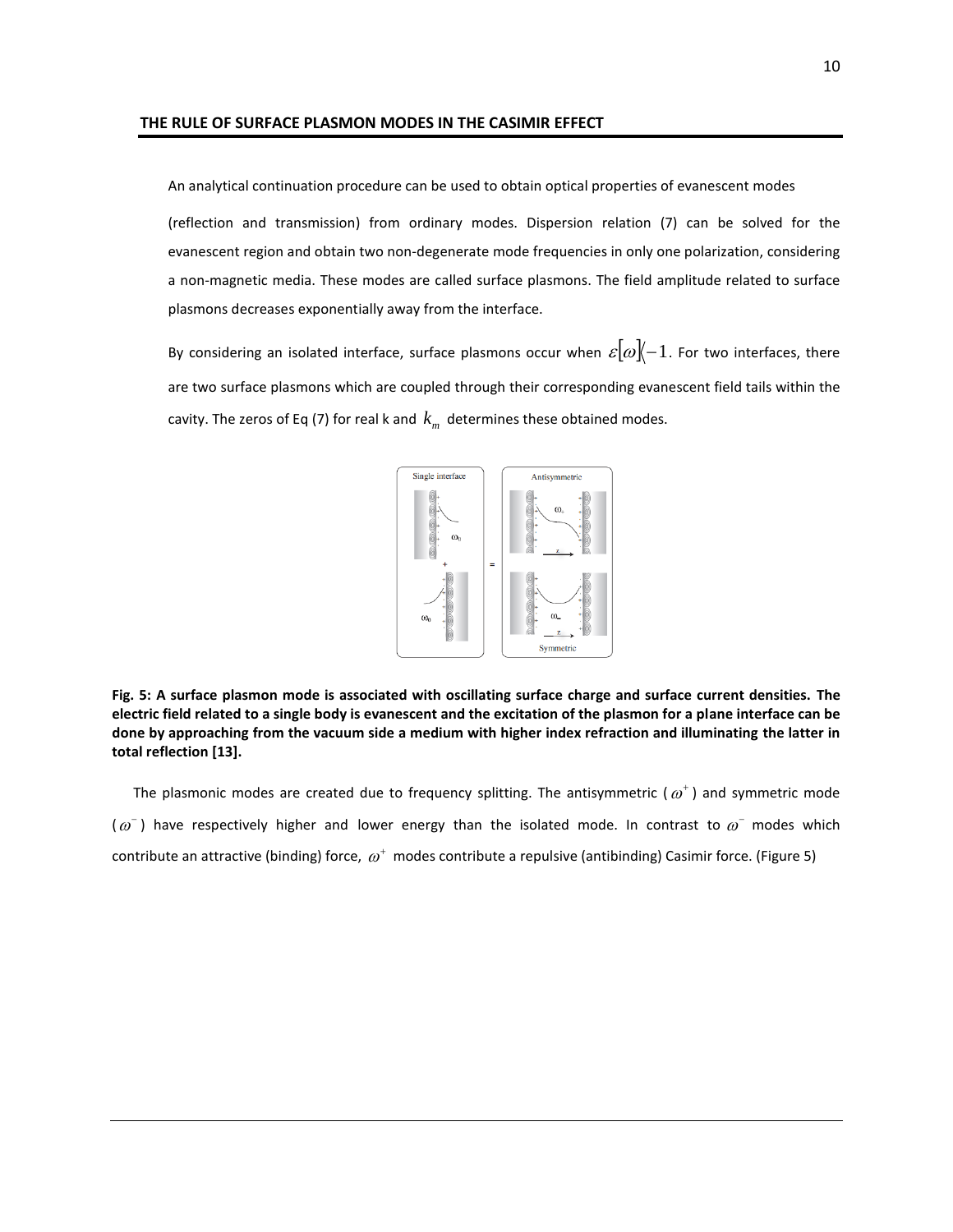

**Fig. 6: Mode plot of the first photonic TE modes (m =1, 2, ...8) with the plasma model for ck = 0.5** *<sup>p</sup>* **. Modes are presented**  through their longitudinal wavevector as a function of  $kL/$  . The dotted lines correspond to the cavity modes with perfect  $\pi$ **mirrors [12].**

 We can say that TE and TM modes inside the cavity are formed by the two mirrors. By solving Eq (5) and using the standard expression for the reflection coefficients, the different modes can be obtained.

From figure 6 we can see the phase shift caused by the TE modes through the influence of imperfect reflection. They can be represented through their perpendicular wavevector as a function of kL. The TE polarization admits only photonic modes which can be written under the standard form  $k_z L$  =  $m\pi$  –  $\delta$ , where the integer  $m$   $=$  1,2... $\infty$  is the order of cavity modes and  $\delta$  the phase shift of the mode on a mirror. Dotted lines caused by perfect mirrors correspond to  $\delta^{TE}=0$  . By using the plasma model the photonic modes will have shifted relative to perfectly reflecting mirrors. The limit of perfect reflection corresponds to the large distances limit. Metallic mirrors are transparent at high frequencies, which imposes an upper bound to their perpendicular wavevector  $ck_z\big\langle\bm{\omega}_{p}$  ,where all photonic modes coincide. We can obtain similar photonic modes for TM polarization which are labeled by a positive integer n.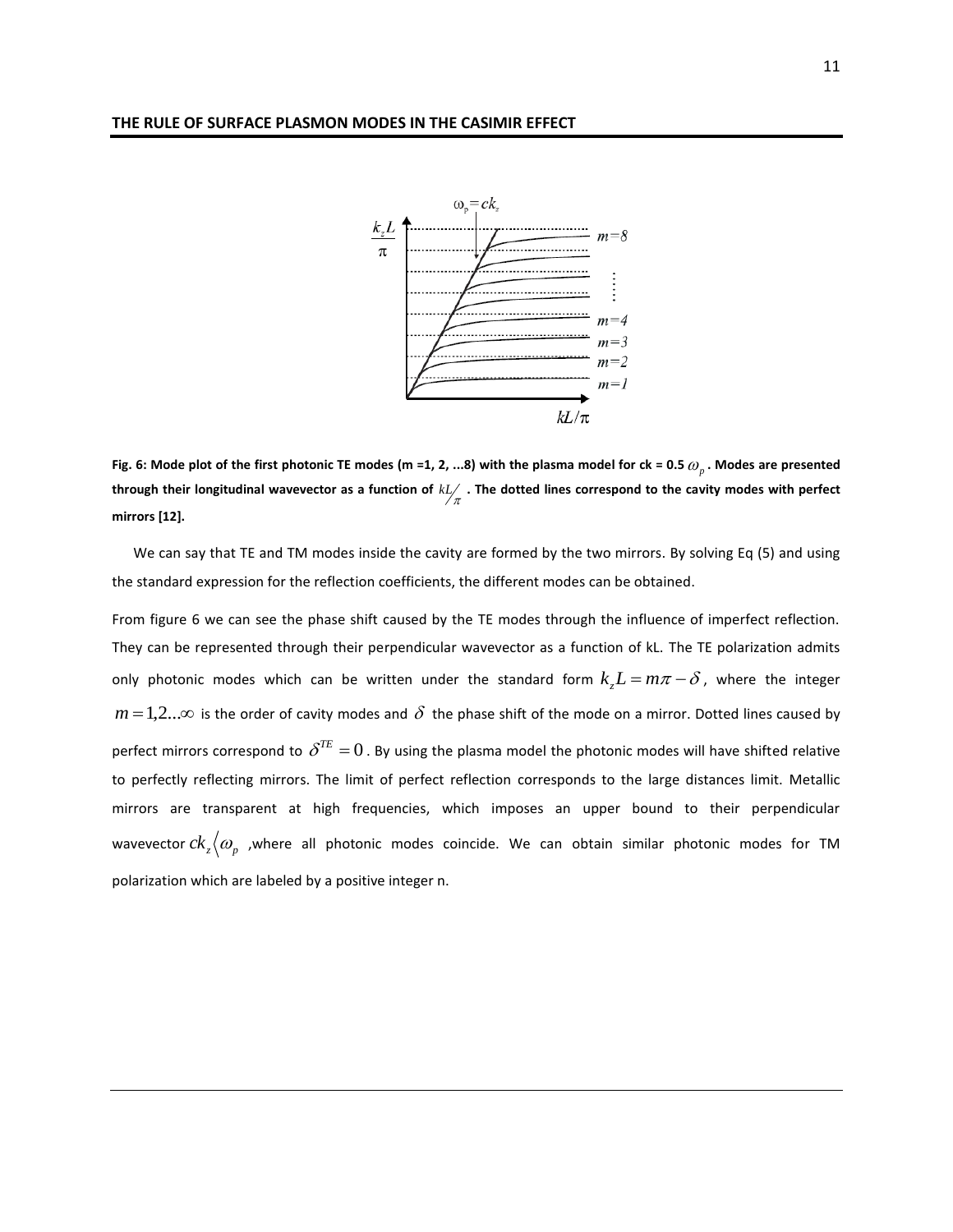

Fig. 7: Mode plot of the two plasmonic modes  $\varpi_k^-$  and  $\varpi_k^+$  (black) in the sector  $\varpi\langle ck$  and of photonic modes (gray) in the  $\frac{1}{2}$  (a)  $ck$  for ck = 0.5  $\omega_p$  . Modes are presented through their frequency as a function of  $kL$  [12].

 It is worthwhile pointing out that for the TE-polarization, all modes lie above the light cone, while for TMpolarization two modes which are called "plasmonic" enter the evanescent region in at least part of wavevectors' range. These two additional modes  $\left[\omega_k^{pl}\right]_\pm$  are labelled in the limit of small distances. Figure 7 shows the plasmonic modes as solid black line, while gray lines are related to photonic modes. The modes are represented through their frequency as a function of kL. So, plasmonic modes with their imaginary wavevector will be visible. In contrast to photonic modes which lie in the sector  $\omega\rangle ck$  , plasmonic modes lie in the sector  $\omega\langle ck$  . When the separation between mirrors is infinite, plasmonic modes are given by the usual dispersion relation for the surface plasmons in a metallic bulk

$$
\left[\omega_k^{pl}\right]_+ \xrightarrow{L \to \infty} \frac{\omega_p^2 + 2|k|^2 - \sqrt{\omega_p^4 + 4|k|^4}}{2} \tag{10}
$$

Finally, the total Casimir energy is rewritten by a sum of these terms

$$
E = \underbrace{\sum_{k} \left[ \frac{\hbar \omega_{+}}{2} + \frac{\hbar \omega_{-}}{2} \right]_{L \to \infty}^{L}}_{plasmoniamodes(E_{p1})} + \underbrace{\sum_{\mu,k} \left[ \sum_{\omega(\omega_{B}} \frac{\hbar \omega_{n}^{\mu}}{2} \right]_{L \to \infty}^{L}}_{photoniamodes(E_{p1})} + \underbrace{\lim_{d \to \infty} \sum_{\mu,k} \left[ \sum_{\omega \ge \omega_{B}} \frac{\hbar \omega_{n}^{\mu}}{2} \right]_{L \to \infty,d}^{L}}_{photoniamodes(E_{p1})}
$$
(11)

We cannot measure these terms separately because they don't have physical meaning on their own.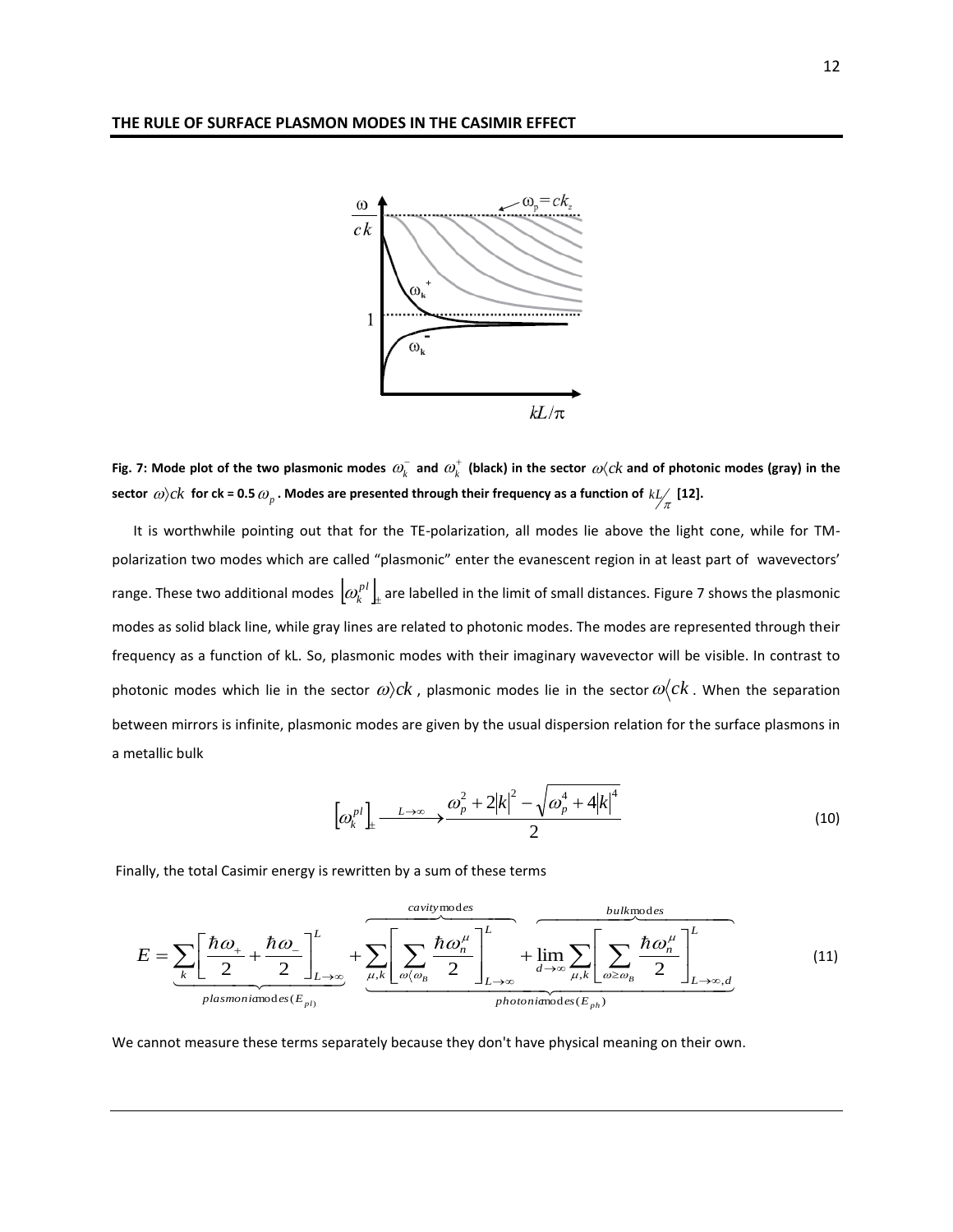

Fig. 8: A plot of the plasmonic dispersion relations  $\,\omega_+(k)$  ,  $\,\omega_0(k)$  ,  $\,\omega_-(k)$  , as function of  $|k|$  for  $\,L=0.2\lambda_p$  (  $\lambda_p = 2\pi c \frac{1}{\omega_p}$ . Frequencies and wavevectors are scaled to the plasma frequency  $\omega_p$  and  $\frac{p}{r}$  *<sup>p</sup>* **, respectively. Inset: magnetic field**  amplitude for chosen points along the branch  $\mathit{\omega}_+(k)$ , as labelled by the circles [13].

 The dispersion relation is shown in Fig. 8 for two modes in the first sum of Eq.(11). The field related to these modes is evanescent both in vacuum and in the mirrors.  $\varpi_{-}(k)$  is restricted to the plasmonic mode sector (below the light cone), while  $\,\omega_*(k)$  lies in the plasmonic mode sector for large distances, but it crosses the barrier  $\,\omega\!(ck$ and dies out in the photonic mode sector for  $\,^k\!L'\!\!\mathstrut_{\mathcal{A}}^{\mathcal{A}} \!\!\rightarrow\! 0\,.$ 

First sum of the Eq.(11) shows the plasmonic mode contribution

$$
E_{pl} = \underbrace{\sum_{k} \left[ \frac{\hbar \omega_{+}}{2} + \frac{\hbar \omega_{-}}{2} \right]_{L \to \infty}^{L}}_{L \to \infty}
$$
 (12)

Both modes approach  $\omega_{0}(k)$  for  $L\!\rightarrow\!\infty$  such that zero-point energy for two isolated surface plasmons is subtracted. The phase shift  $\delta$  for photonic modes at infinite distances approaches zero and their dispersion relation for perfect mirrors is given by

$$
\left[\omega_k^{\varepsilon}\right]_n = \sqrt{\left|k\right|^2 + k_z^2} \tag{13}
$$

with wavevectors  $k_z = n\pi / 2$ .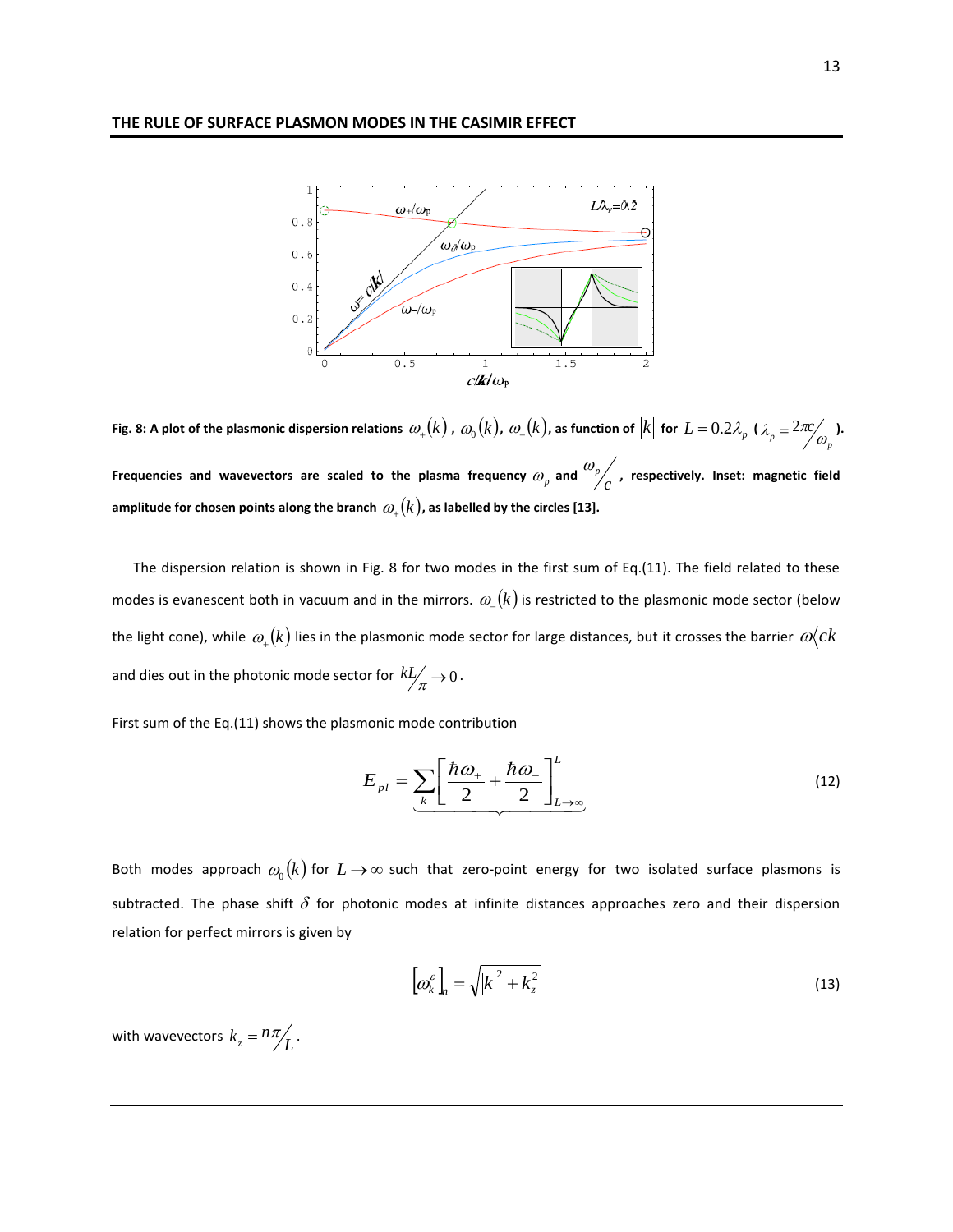In the limit of small distance L, the plasmonic mode  $\omega_k^+$  acquires a phase shift with the same sign as the TM photonic modes below the plasma frequency. The corresponding frequency at short distance is increased compared to long distances, while the frequency of  $\omega_k^-$  for short distances is smaller than the one in the large distances.

#### **V. Conclusion**

 In this paper the contribution of surface plasmon modes in the Casimir effect was investigated. Based on what we have seen in this article we know that Plasmonic modes are much more important not only in the short distances limit, but also at large distances. In the short distance limit, Casimir energy is very well approximated as the coulomb interaction energy between the two surface plasmons. As the mirror separation is increased, the photonic mode contribution increases while plasmonic modes give a larger repulsive contribution. This behavior attributed to the behavior of  $\omega_k^*$  , which gives a repulsive contribution at all distances. This is balanced in the total Casimir energy by the contributions of photonic modes (cavity and bulk modes). So, the whole Casimir energy is the result of balance between the large attractive photonic contribution and the large repulsive plasmonic contribution. The outcome of this balance keeps the sign of a binding energy. However, this result relies heavily on the symmetry of the Casimir geometry with two plane mirrors. Based on the works that are done in this field until now, it would be interesting to investigate changing the balance (the contribution of plasmonic modes) and therefore the value or even the sign of the Casimir force by changing the field mirror coupling (geometry), using a non-planar mirror, metallic surfaces with nanostructures graved into it or even using the hole arrays used to enhance the transmission of light through metallic structures [15] or nano structured metallic surfaces.

### **Acknowledgments**

In the end I want to express my sincere gratitude to Prof. G. Palasantzas for supervising this work.